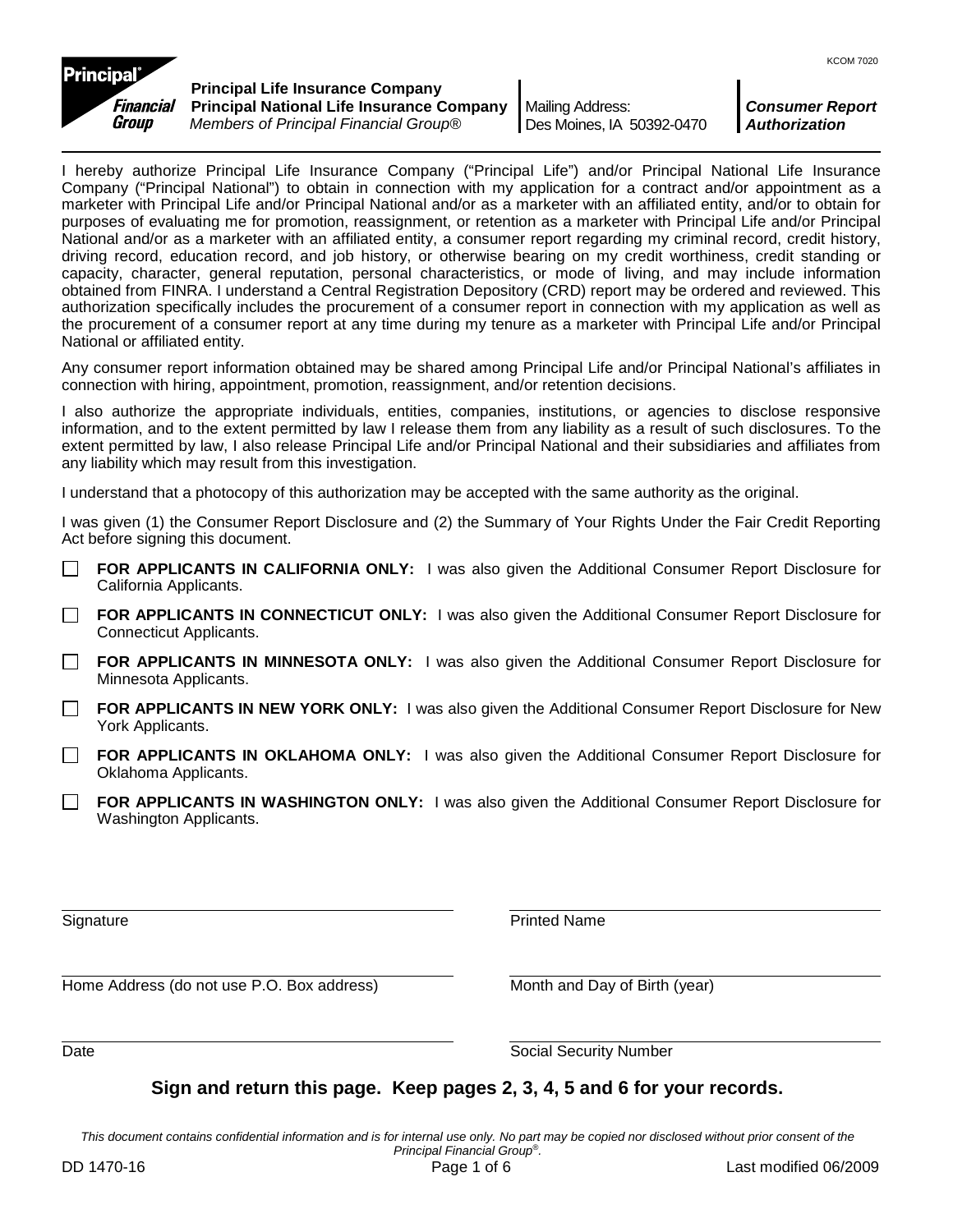

**Principal Life Insurance Company Principal National Life Insurance Company** *Members of Principal Financial Group®*

Mailing Address: Des Moines, IA 50392-0470

*Additional Consumer Report Disclosures for Applicants*

#### **For Residents of California**

In connection with your application for a contract and/or appointment as a marketer with Principal Life Insurance Company ("Principal Life") and/or Principal National Life Insurance Company ("Principal National") and/or as a marketer with an affiliated entity, and/or for purposes of evaluating you for promotion, reassignment, or retention as a marketer with Principal Life and/or Principal National and/or as a marketer with an affiliated entity, Principal Life and/or Principal National may obtain credit and/or investigative consumer reports on you. Investigative consumer reports may contain information regarding your criminal record, credit history, driving record, education record, and job history, or information otherwise bearing on your credit worthiness, credit standing or capacity, character, general reputation, personal characteristics or mode of living. The credit and investigative consumer reports used by Principal Life and/or Principal National are prepared by Business Information Group, Inc., P.O. Box 286, Marlton, NJ 08053. Business Information Group, Inc.'s telephone number is 800-260-1680.

Under section 1786.22 of the California Civil Code, California applicants or workers with a California mailing address may view and obtain a copy of the file maintained on them by an investigative consumer reporting agency – including Business Information Group, Inc. To do so, such persons must make a request to the investigative consumer agency in person, by mail, or by telephone and submit proper identification to the agency (and pay the costs of any duplication services). The agency is required to have personnel available to explain the file and any coded information within it. If a person requests their file in person, he or she may select another person to accompany them, provided that this second person also furnishes proper identification.

#### **For Residents of Connecticut**

You have a right to obtain a copy of your credit file from a credit rating agency. You may be charged a reasonable fee not exceeding five dollars for your first request in twelve months or seven dollars and fifty cents for any subsequent request in that same twelve-month period. There is no fee, however, if you have been turned down for credit, employment, insurance or a rental dwelling because of information in your credit report within the preceding sixty days. The credit rating agency must provide someone to help you interpret the information in your credit file.

In addition, beginning September 1, 2005, under the federal Fair Credit Reporting Act consumers in Connecticut will be entitled to one free report every twelve months upon request from each nationwide consumer reporting agency.

You have a right to dispute inaccurate information by contacting the credit rating agency directly. However, neither you nor any credit repair company or credit service organization has the right to have accurate, current and verifiable information removed from your credit report. Under the federal Fair Credit Reporting Act, the credit rating agency must remove accurate, negative information from your report only if it is over seven years old. Bankruptcy information can be reported for ten years.

If you have notified a credit rating agency that you dispute the accuracy of information in your file, the credit rating agency must then, within thirty days, reinvestigate and modify or remove inaccurate information. If you provide additional information to the credit rating agency, the agency may extend this time period by fifteen days. The credit rating agency shall provide you with a toll-free telephone number to use in resolving the dispute.

The credit rating agency may not charge a fee for this service. Any pertinent information and copies of all documents you have concerning an error should be given to the credit rating agency.

If reinvestigation does not resolve the dispute to your satisfaction, you may send a brief statement to the credit rating agency to keep in your file, explaining why you think the record is inaccurate. The credit rating agency must include your statement about disputed information in a report it issues about you.

You have a right to receive a record of all inquiries relating to a credit transaction initiated in twelve months preceding your request which resulted in the provision of a credit report.

You may request that the information contained in your file not be provided to a third party for marketing purposes.

If you have reviewed your credit report with the credit rating agency and are dissatisfied, you may contact the Connecticut Department of Banking. You have a right to bring civil action against anyone who knowingly or willfully misuses file data or improperly obtains access to your file.

*This document contains confidential information and is for internal use only. No part may be copied nor disclosed without prior consent of the*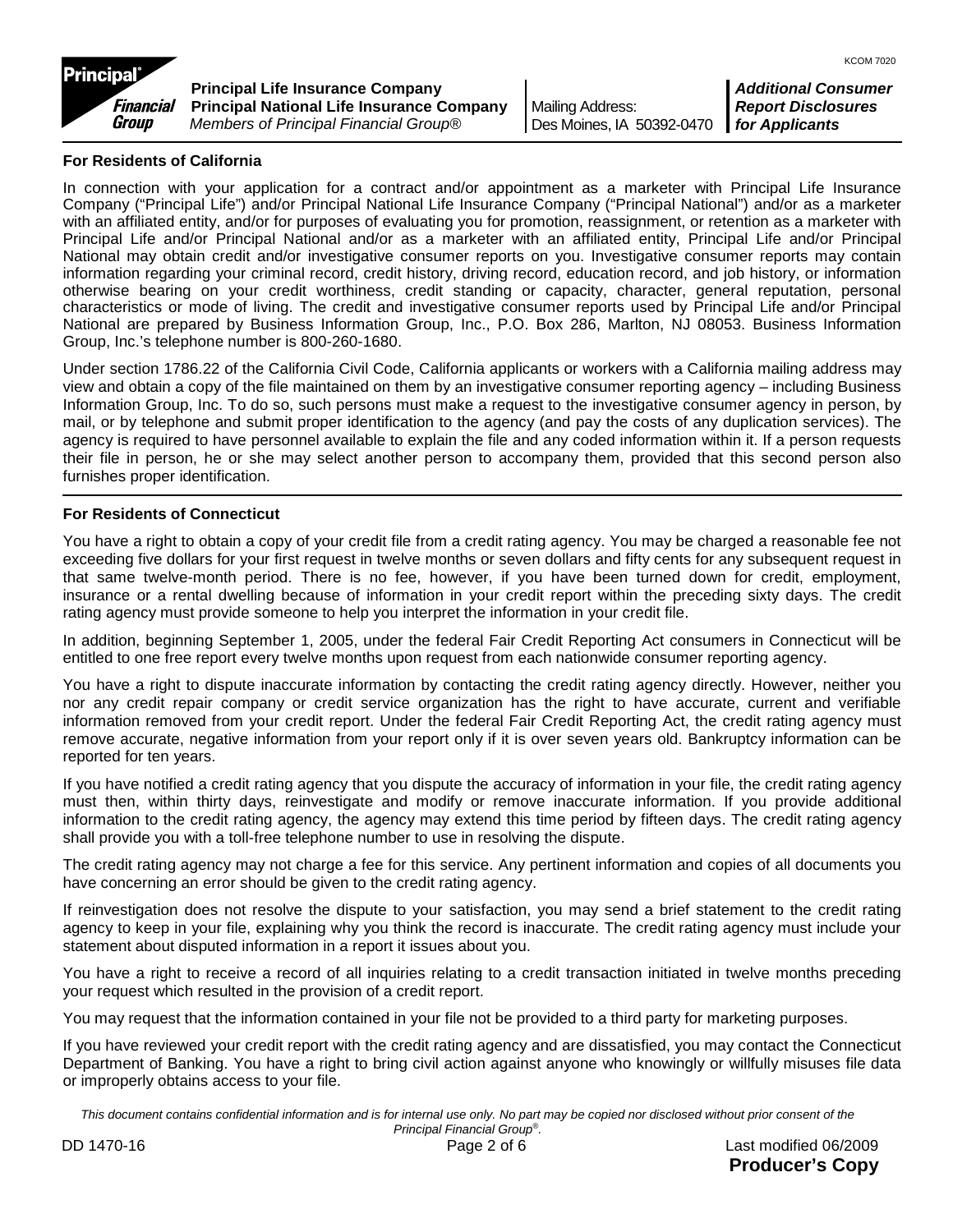#### **For Residents of Minnesota**

In connection with your application for a contract and/or appointment as a marketer with Principal Life Insurance Company ("Principal Life") and/or Principal National Life Insurance Company ("Principal National") and/or as a marketer with an affiliated entity, and/or for purposes of evaluating you for promotion, reassignment, or retention as a marketer with Principal Life and/or Principal National and/or as a marketer with an affiliated entity, Principal Life and/or Principal National may from time to time obtain one or more consumer reports regarding your criminal record, credit history, driving record, education record, and job history, or otherwise bearing on your credit worthiness, credit standing or capacity, character, general reputation, personal characteristics or mode of living.

Under Minnesota state law, you have the right to request from the consumer reporting agency additional information on the nature of a consumer report obtained by Principal Life and/or Principal National. If you submit a written request to the consumer reporting agency, the agency must make a complete and accurate disclosure of the nature and scope of the report. This disclosure must be in writing and must be mailed or delivered to you within the later of five days after the agency received your request or five days after the consumer report was requested.

#### **For Residents of New York**

In connection with your application for a contract and/or appointment as a marketer with Principal Life Insurance Company ("Principal Life") and/or Principal National Life Insurance Company ("Principal National") and/or as a marketer with an affiliated entity, and/or for purposes of evaluating you for promotion, reassignment, or retention as a marketer with Principal Life and/or Principal National and/or as a marketer with an affiliated entity, Principal Life and/or Principal National may from time to time obtain one or more consumer reports regarding your criminal record, credit history, driving record, education record, and job history, or otherwise bearing on your credit worthiness, credit standing or capacity, character, general reputation, personal characteristics or mode of living.

You will, upon request, be informed whether or not a consumer report was requested, and if a report was requested, you will be informed of the name and address of the consumer reporting agency that furnished the report.

In addition to any consumer report obtained in connection with your application, subsequent consumer reports may be requested or utilized in connection with an update, renewal, or extension of your tenure as a marketer or for the purpose of otherwise evaluating you for promotion, reassignment, or retention as a marketer.

### **For Residents of Oklahoma**

In connection with your application for a contract and/or appointment as a marketer with Principal Life Insurance Company ("Principal Life") and/or Principal National Life Insurance Company ("Principal National") and/or as a marketer with an affiliated entity, and/or for purposes of evaluating you for promotion, reassignment, or retention as a marketer with Principal Life and/or Principal National and/or as a marketer with an affiliated entity, Principal Life and/or Principal National will from time to time obtain one or more consumer reports regarding your criminal record, credit history, driving record, education record, and job history, or otherwise bearing on your credit worthiness, credit standing or capacity, character, general reputation, personal characteristics or mode of living.

## **For Residents of Washington**

A consumer report is obtained from a consumer reporting agency for the purpose of evaluating you for contracting and/or appointment with Principal Life Insurance Company ("Principal Life") and/or Principal National Life Insurance Company ("Principal National") and/or as a marketer with an affiliated entity, and/or for purposes of evaluating you for promotion, reassignment, and or retention as a marketer with Principal Life and/or Principal National. This report may contain information bearing on your creditworthiness, credit standing, credit capacity, character, general reputation, personal characteristics, or mode of living from public records or through personal interviews with your neighbors, friends, or associates. Principal Life and/or Principal National requests credit reports on persons who will be selling financial service products and providing financial advice to members of the public. You may also have the right to request additional disclosures regarding the nature and scope of the investigation. The Summary of Consumer Rights is attached to this document.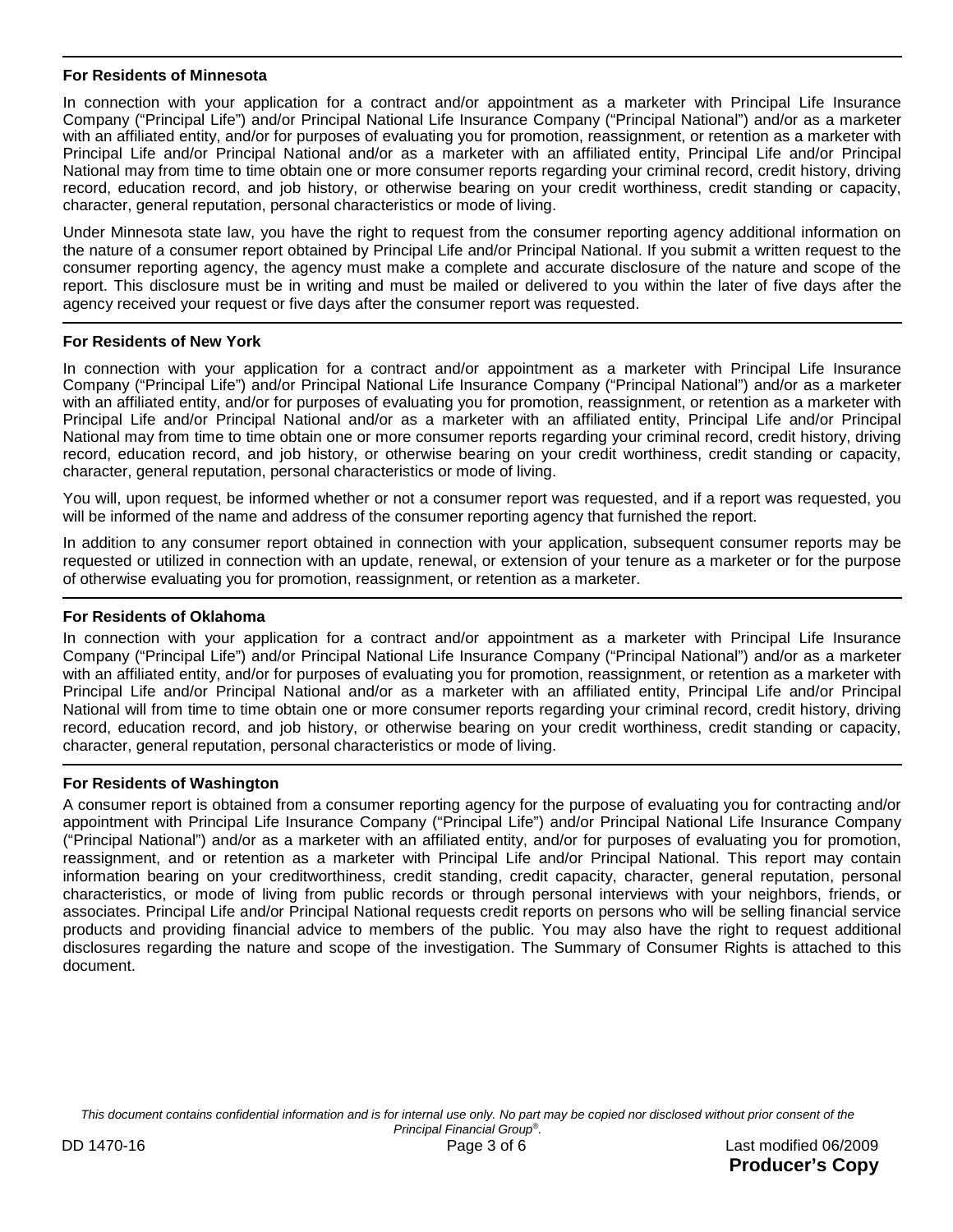

**Principal Life Insurance Company Principal National Life Insurance Company** *Members of Principal Financial Group®*

Mailing Address: Des Moines, IA 50392-0470 *Notification Of Background Investigation*

# **CONSUMER REPORT DISCLOSURE**

In connection with your application for a contract and/or appointment as a marketer with Principal Life Insurance Company ("Principal Life") and/or Principal National Life Insurance Company ("Principal National") and/or as a marketer with an affiliated entity, and/or for purposes of evaluating you for promotion, reassignment, or retention as a marketer with Principal Life and/or Principal National and/or as a marketer with an affiliated entity, Principal Life and/or Principal National may from time to time obtain one or more consumer reports regarding your criminal record, credit history, driving record, education record, and job history, or otherwise bearing on your credit worthiness, credit standing or capacity, character, general reputation, personal characteristics or mode of living. The National Insurance Producer Registry (NIPR), the Financial Industry Regulatory Authority (FINRA) Central Registration Depository (CRD), and financial institution records may also be accessed. Please sign the Consumer Report Authorization if you are willing to authorize us to obtain such a report.

NOTE: You will be provided a copy of your consumer report if adverse action against you is contemplated in whole or in part because of what is contained in the report.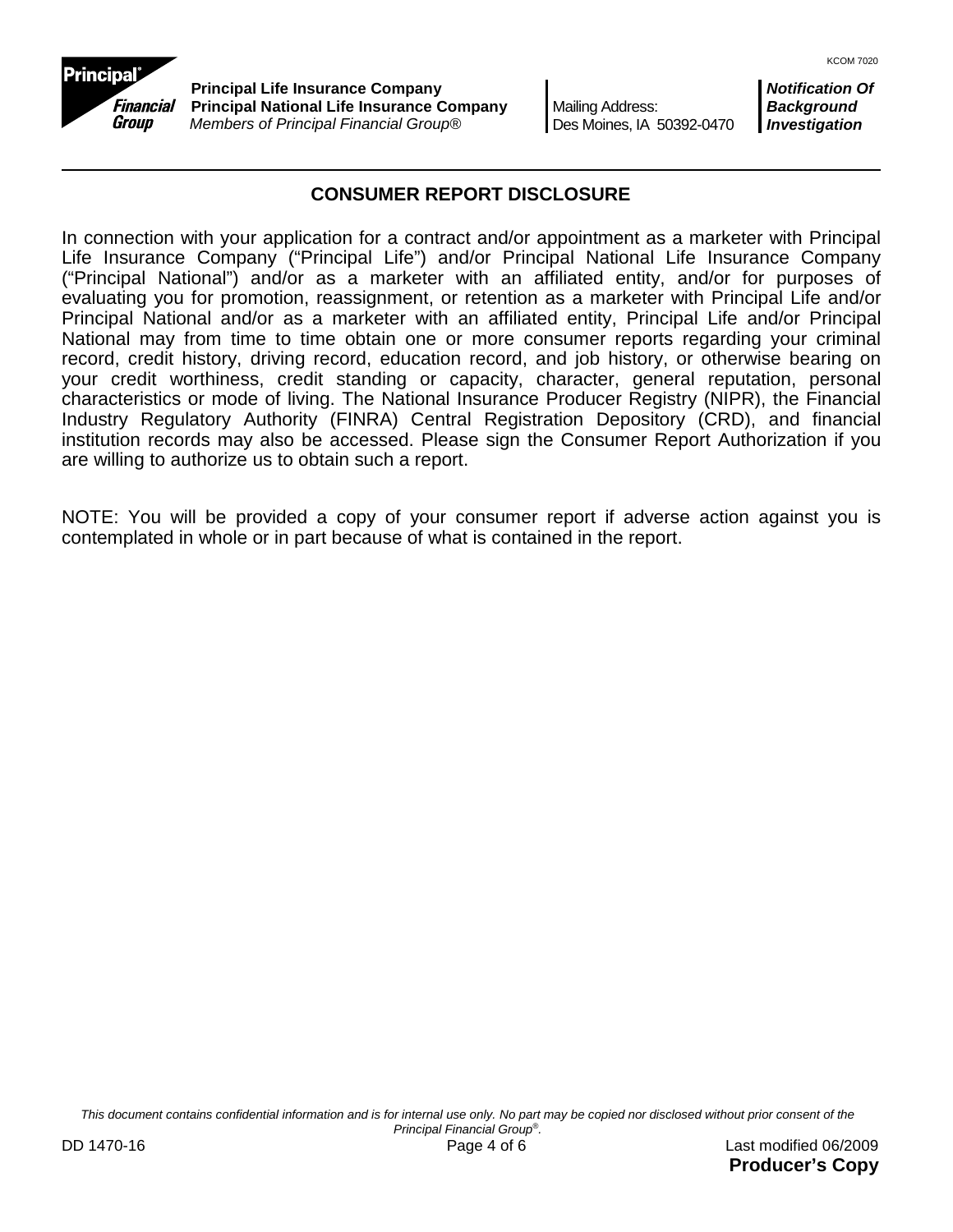

*Para informacion en espanol, visite [www.ftc.gov/credit](http://www.ftc.gov/credit) o escribe a la FTC Consumer Center, Room 130-A 600 Pennsylvania Ave. N.W., Washington, D.C. 20580.*

## **A SUMMARY OF YOUR RIGHTS UNDER THE FAIR CREDIT REPORTING ACT**

The federal Fair Credit Reporting Act (FCRA) promotes the accuracy, fairness, and privacy of information in the files of consumer reporting agencies. There are many types of consumer reporting agencies, including credit bureaus and specialty agencies (such as agencies that sell information about check writing histories, medical records, and rental history records). Here is a summary of your major rights under the FCRA. **For more information, including information about additional rights, go to [www.ftc.gov/credit](http://www.ftc.gov/credit) or write to: Consumer Response Center, Room 130-A, Federal Trade Commission, 600 Pennsylvania Ave. N.W., Washington, D.C. 20580.**

- **You must be told if information in your file has been used against you.** Anyone who uses a credit report or another type of consumer report to deny your application for credit, insurance, or employment – or to take another adverse action against you – must tell you, and must give you the name, address, and phone number of the agency that provided the information.
- **You have the right to know what is in your file.** You may request and obtain all the information about you in the files of a consumer reporting agency (your "file disclosure"). You will be required to provide proper identification, which may include your Social Security number. In many cases, the disclosure will be free. You are entitled to a free file disclosure if:
	- a person has taken adverse action against you because of information in your credit report;
	- you are the victim of identity theft and place a fraud alert in your file;
	- your file contains inaccurate information as a result of fraud;
	- you are on public assistance;
	- you are unemployed but expect to apply for employment within 60 days. In addition, by September 2005 all consumers will be entitled to one free disclosure every 12 months upon request from each nationwide credit bureau and from nationwide specialty consumer reporting agencies. See [www.ftc.gov/credit](http://www.ftc.gov/credit) for additional information.
- **You have the right to ask for a credit score.** Credit scores are numerical summaries of your credit-worthiness based on information from credit bureaus. You may request a credit score from consumer reporting agencies that create scores or distribute scores used in residential real property loans, but you will have to pay for it. In some mortgage transactions, you will receive credit score information for free from the mortgage lender.
- **You have the right to dispute incomplete or inaccurate information.** If you identify information in your file that is incomplete or inaccurate, and report it to the consumer reporting agency, the agency must investigate unless your dispute is frivolous. Se[e www.ftc.gov/credit](http://www.ftc.gov/credit) for an explanation of dispute procedures.
- **Consumer reporting agencies must correct or delete inaccurate, incomplete, or unverifiable information.** Inaccurate, incomplete or unverifiable information must be removed or corrected, usually within 30 days. However, a consumer reporting agency may continue to report information it has verified as accurate.
- **Consumer reporting agencies may not report outdated negative information.** In most cases, a consumer reporting agency may not report negative information that is more than seven years old, or bankruptcies that are more than 10 years old.
- **Access to your file is limited.** A consumer reporting agency may provide information about you only to people with a valid need – usually to consider an application with a creditor, insurer, employer, landlord, or other business. The FCRA specifies those with a valid need for access.
- **You must give your consent for reports to be provided to employers.** A consumer reporting agency may not give out information about you to your employer, or a potential employer, without your written consent given to the employer. Written consent generally is not required in the trucking industry. For more information, go to [www.ftc.gov/credit.](http://www.ftc.gov/credit)

*This document contains confidential information and is for internal use only. No part may be copied nor disclosed without prior consent of the*